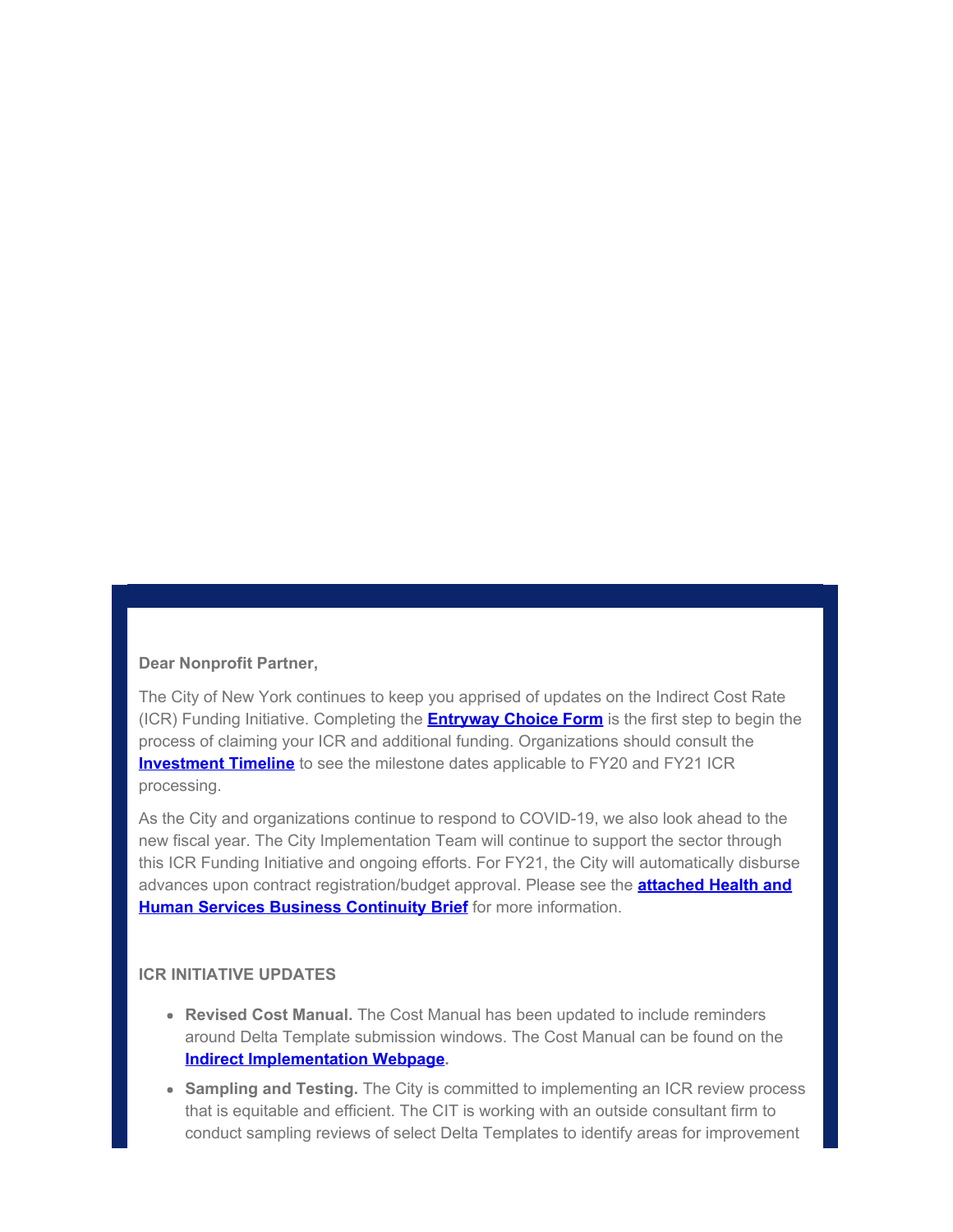in our current process. Selection does not indicate concern with your organization's Delta Template submission.

## **UPCOMING ICR INITIATIVE DEADLINES**

- **June 19, 2020 Entryway Selection for FY20 ICR Processing.** The recommended deadline of May 22nd has passed. Providers still seeking to claim FY20 ICR funding must submit an Entryway Choice Form by June 19, 2020 in order to receive a Delta Template that includes FY20 contracts. Entryways received after June 19th will be processed for FY21 funding.
- **June 30, 2020 Last Day for FY20 ICR Processing.** Providers must complete and upload their Delta Templates, as well as any accompanying Verification Documentation (Independent Accountant's Report or Negotiated Indirect Cost Rate Agreement), to their organization's HHS Accelerator Document Vault by June 30, 2020.

## **JULY 1ST TIMELY REGISTRATION – PROVIDER ACTION REQUIRED**

For FY21, the City will automatically disburse advances upon contract registration/budget approval.

- **Returning 280+ Budgets.** More than 280 FY21 budgets are waiting for provider action. Please complete and return them to your contracting Agency. Providers must have an approved budget and registered contract to receive an advance on July 1st.
- **Returning 70+ Contracts.** More than 70 contracts require provider e-signatures. Please sign and return contracts to agencies, along with consent to waive notary requirements, per the **[streamlined guidance](https://gcc01.safelinks.protection.outlook.com/?url=https%3A%2F%2Fwww1.nyc.gov%2Fassets%2Fdoh%2Fdownloads%2Fpdf%2Fimm%2Fcovid-letter-to-human-service-providers.pdf%3Futm_medium%3Demail%26utm_source%3Dgovdelivery&data=02%7C01%7Coluwa.small%40mocs.nyc.gov%7Cb70f0129124049f0308d08d807471b2c%7C32f56fc75f814e22a95b15da66513bef%7C0%7C0%7C637267350594294202&sdata=S3iCy7eXbyp0JvnHHoDxW0GgEcEGthPeGKMc%2FwcRSK8%3D&reserved=0)** issued on March 20.
- **Uploading 970+ Documents.** More than 970 contracts require providers to submit supporting documentation. This documentation is required for timely FY21 registration. Please upload contract documents to your organization's HHS Accelerator Document Vault and share with your contracting Agency.

## **ICR INITIATIVE REMINDERS**

- **30-Day Submission Window for Delta Templates.** Providers must complete and upload their Delta Templates to their HHS Accelerator Document Vault **within 30 days** of receipt from the CIT to facilitate timely and accurate amendment registration. An instructional video on completing the Delta Template, as well as other support resources, can be found on the **[Indirect Implementation Webpage](https://gcc01.safelinks.protection.outlook.com/?url=https%3A%2F%2Fwww1.nyc.gov%2Fsite%2Fnonprofits%2Ffunded-providers%2Findirect-implementation.page%3Futm_medium%3Demail%26utm_source%3Dgovdelivery&data=02%7C01%7Coluwa.small%40mocs.nyc.gov%7Cb70f0129124049f0308d08d807471b2c%7C32f56fc75f814e22a95b15da66513bef%7C0%7C0%7C637267350594304162&sdata=js5Z2OlYWLYgRN6NdMHJsj%2BoVj%2BKSwyQ0lbREYxR5MA%3D&reserved=0).**
- **15-Day Submission Window for Delta Template Revisions.** Providers that have had their Delta Templates returned for revisions must complete pending items and upload their revised Delta Templates to their HHS Accelerator Document Vault **within 15 days** of receipt from the CIT to facilitate timely and accurate amendment registration.